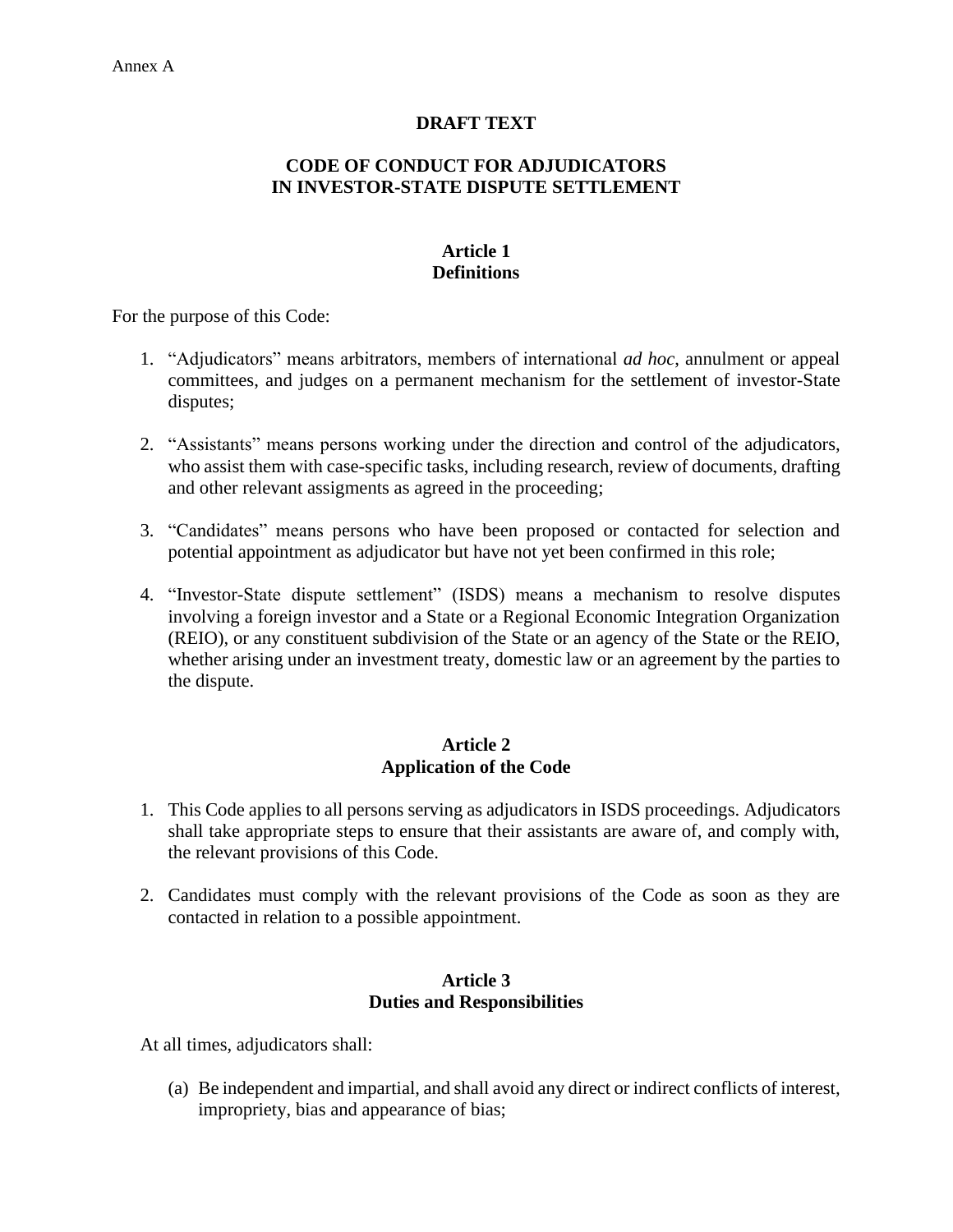- (b) Display the highest standards of integrity, fairness and competence;
- (c) Be available and act with diligence, civility and efficiency;
- (d) Comply with any confidentiality and non-disclosure obligations.

#### **Article 4 Independence and Impartiality**

- 1. Adjudicators shall at all times be independent and impartial.
- 2. In particular, adjudicators shall not:
	- (a) Be influenced by self-interest, outside pressure, political considerations, public clamour, loyalty to a party to the proceedings, or fear of criticism;
	- (b) Allow any past or ongoing financial, business, professional, family or social relationships to influence their conduct or judgement;
	- (c) Take action that creates the impression that others are in a position to influence their conduct or judgement;
	- (d) Use their position to advance any personal or private interests; or
	- (e) Directly or indirectly, incur an obligation or accept a benefit that would interfere, or appear to interfere, with the performance of their duties.

#### **Article 5 Conflicts of Interest: Disclosure Obligations**

- 1. Candidates and adjudicators shall avoid any direct or indirect conflict of interest. They shall disclose any interest, relationship or matter that could reasonably be considered to affect their independence or impartiality. To this end, candidates and adjudicators shall make all reasonable efforts to become aware of such interests, relationships and matters.
- 2. Disclosures made pursuant to paragraph (1) shall include the following:
	- (a) Any professional, business and other significant relationships, within the past [five] years with:
		- (i) The parties [and any subsidiaries, parent-companies or agencies related to the parties];
		- (ii) The parties' counsel;
		- (iii) Any present or past adjudicators or experts in the proceeding;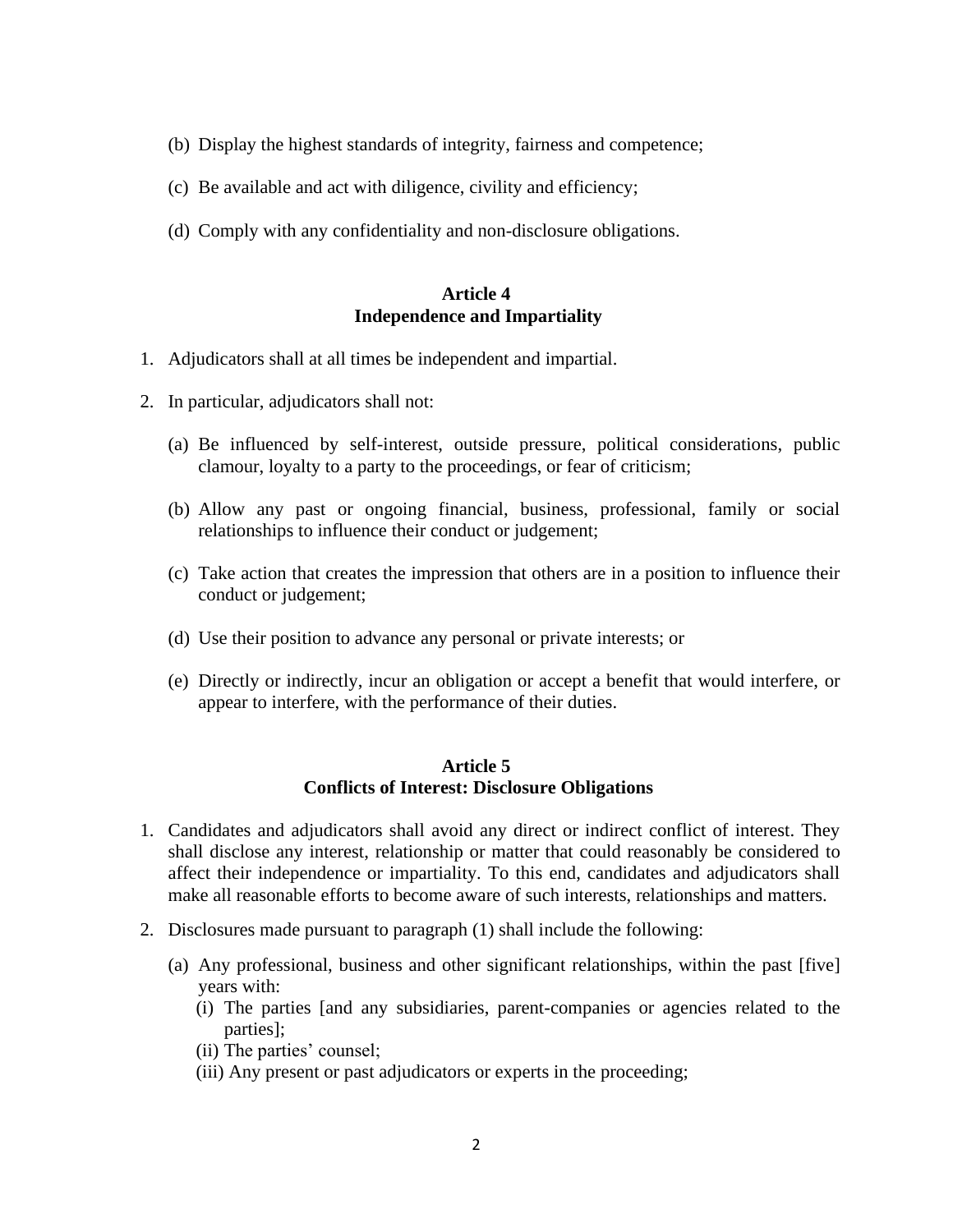- (iv) [Any third party with a direct or indirect financial interest in the outcome of the proceeding];
- (b) Any direct or indirect financial interest in:
	- (i) The proceeding or in its outcome; and
	- (ii) An administrative proceeding, a domestic court proceeding or another panel or committee proceeding that involves questions that may be decided in the ISDS proceeding;
- (c) All ISDS [and other [international] arbitration] cases in which the candidate or adjudicator has been or is currently involved as counsel, arbitrator, annulment committee member, expert, [conciliator and mediator]; and
- (d) A list of all publications by the adjudicator or candidate [and their relevant public speeches].
- 3. Adjudicators shall have a continuing duty to promptly make disclosures pursuant to this article.
- 4. Candidates and adjudicators should err in favour of disclosure if they have any doubt as to whether a disclosure should be made. Candidates and adjudicators are not required to disclose interests, relationships or matters whose bearing on their role in the proceedings would be trivial.

### **Article 6 Limit on Multiple Roles**

Adjudicators shall [refrain from acting]/[disclose that they act] as counsel, expert witness, judge, agent or in any other relevant role at the same time as they are [within X years of] acting on matters that involve the same parties, [the same facts] [and/ or] [the same treaty].

#### **Article 7 Integrity, Fairness and Competence**

- 1. Adjudicators shall have the highest standards of integrity and fairness. They shall ensure that parties are treated with equality and that each party is given a reasonable opportunity of presenting its case.
- 2. An adjudicator shall not engage in *ex parte* contacts concerning the proceeding.
- 3. Adjudicators shall act with competence and shall take reasonable steps to maintain and enhance the knowledge, skills and qualities necessary to fulfil their duties. Candidates should only accept appointments for which they are competent.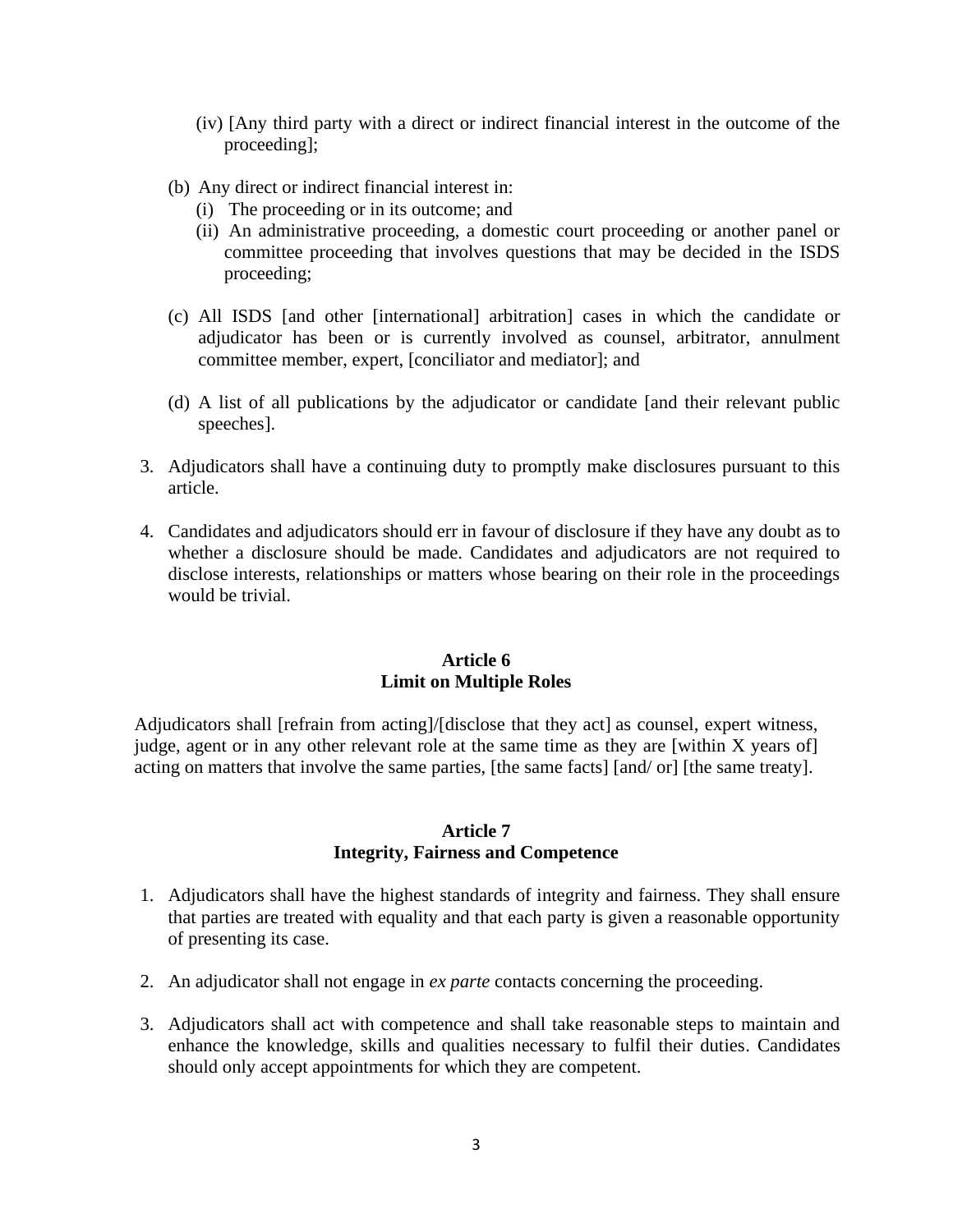4. Adjudicators shall not delegate their decision-making function to any other person.

### **Article 8 Availability, Diligence, Civility and Efficiency**

- 1. Before accepting any appointment, adjudicators shall ensure their availability to hear the case and render all decisions in a timely manner. Upon selection, adjudicators shall be available to perform and shall perform their duties diligently and expeditiously throughout the proceeding. Adjudicators shall ensure that they dedicate the necessary time and effort to the proceeding and refuse competing obligations. They shall conduct the proceedings so as to avoid unnecessary delays.
- 2. [Adjudicators shall refrain from serving in more than [X] pending ISDS proceedings at the same time so as to issue timely decisions.
- 3. Adjudicators shall be punctual in the exercise of their functions.
- 4. Adjudicators shall act with civility, respect and collegiality towards the parties and one another, and shall consider the best interests of the parties.

# **Article 9 Confidentiality**

- 1. Adjudicators shall not:
	- (a) Disclose or use any non-public information concerning, or acquired from, a proceeding except for the purposes of that proceeding;
	- (b) Disclose or use any such information to gain personal advantage or advantage for others or to adversely affect the interests of others; and
	- (c) Disclose deliberations of an ISDS tribunal, or any view expressed by an adjudicator during the deliberations.
- 2. Adjudicators shall not disclose any decision, ruling or award to the parties prior to delivering it to them. They shall not publicly disclose any decision, ruling or award until it is in the public domain [and they shall not comment on any decision, ruling or award in which they participated].